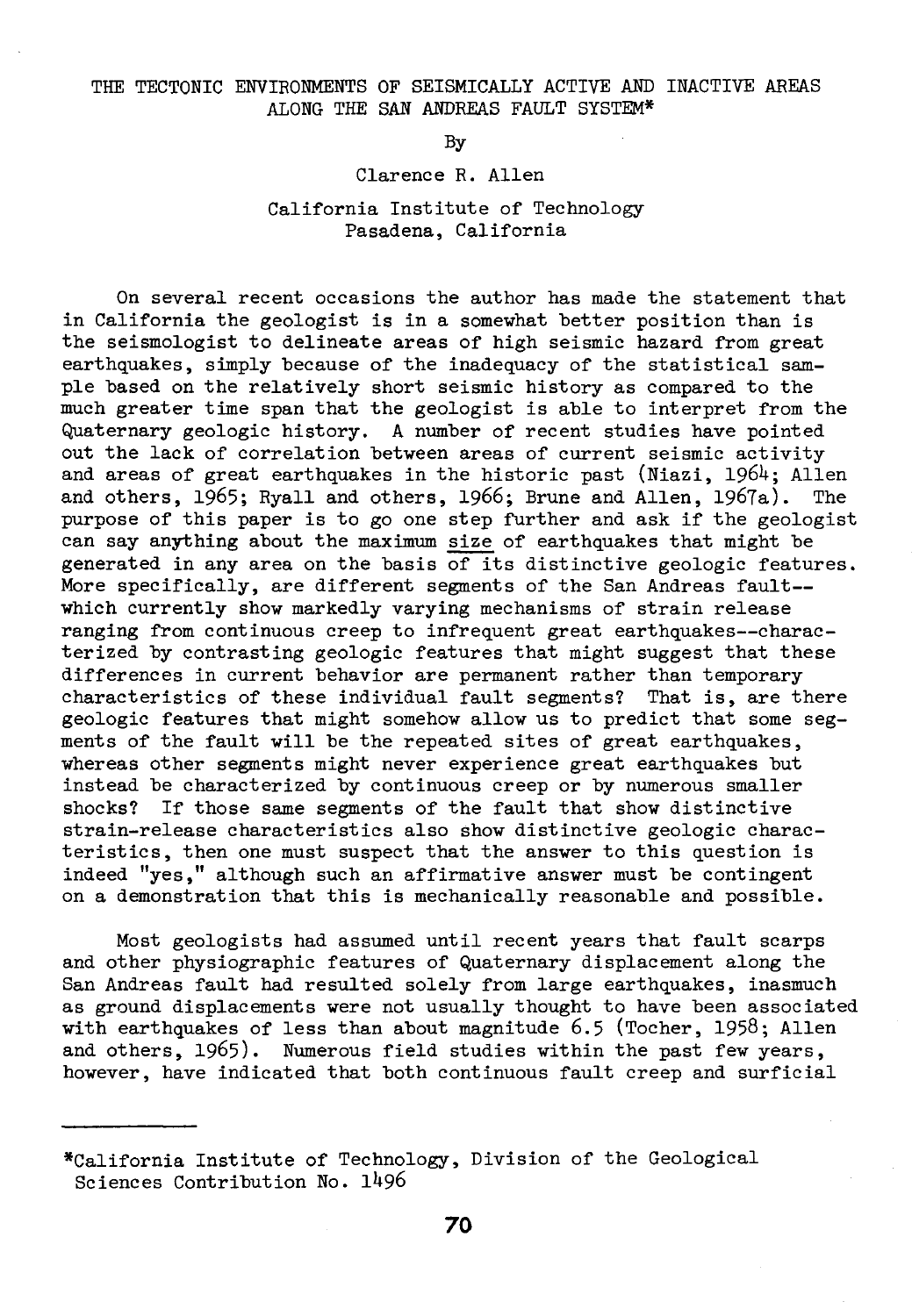displacements during small earthquakes are much more prevalent than had been suspected. Creep has now been documented along most of the San Andreas fault between the Hollister area and Parkfield (Tocher, 1960; Brown and Wallace, this publication), along the Calaveras-Hayward fault system (Radbruch and others, 1966; Rogers and Nason, this publication), and along the Imperial fault in the Imperial Valley (Brune and Allen, 1967b). Appreciable and unexpected displacement during a relatively small earthquake was dramatically illustrated by rupture of some 40 kilometers of the San Andreas fault during the magnitude 5.5 Parkfield earthquake of 1966 (Brown and others, 1967), as well as by rupture along 10 km of the Imperial fault during a shock of only magnitude 3.6, also in 1966 (Brune and Allen, 1967b). Indeed, these carefully studied very recent occurrences suggest that many previous similar events have probably gone undetected, and that possibly fault topography can develop along "active" faults just as well by this mechanism as by large earthquakes alone. Thus it seems that the necessity for postulating intermittent great earthquakes along all segments of the San Andreas fault has been removed, at least from the point of view of geologic evidence. The only geologic tool for distinguishing between creep and intermittent sudden displacements in the past seems to be the study of offset stream patterns, but Wallace's (this publication) careful study of offset drainages in the Carrizo Plain--the most ideal of all areas--indicates that the drainage history cannot be followed far enough back in time to give diagnostic evidence on this point prior to the last great earthquake here in 1857.

If one looks at the over-all seismic activity along the San Andreas fault zone within recent years, he finds that the activity is concentrated in three general areas, designated on figure 1 as the northern California active area, the central California active area, and the southern California active area. These three regions have included the great bulk of the small and moderate earthquake activity along the San Andreas fault since the establishment of seismograph networks throughout the state, and probably since the time of the great 1906 earthquake (Byerly, 1937; Niazi, 1964; Allen and others, 1965; Ryall and others, 1966). It is significant, moreover, that it is only in these areas that creep along the fault has been recognized. In contrast, the two intervening areas of the fault have been almost completely quiescent during this same period, and this remarkable inactivity--comparable to that of stable continental areas--extends well down into the micro-earthquake range, at least in the southern segment (Brune and Allen, 1967a). But the most striking fact is that these two segments of the fault that are currently quiet are the very two segments that ruptured during the only two truly great earthquakes on the fault within the historic recora- those of 1857 and 1906. Furthermore, several lines of evidence suggest that these two segments of the fault are geologically distinct from the remaining parts.

Although the trace of the 1857 break is not completely known, available evidence suggests that the fault was ruptured for at least 350 km from Cholame, 20 km south of Parkfield (fig. 1), to near San Bernardino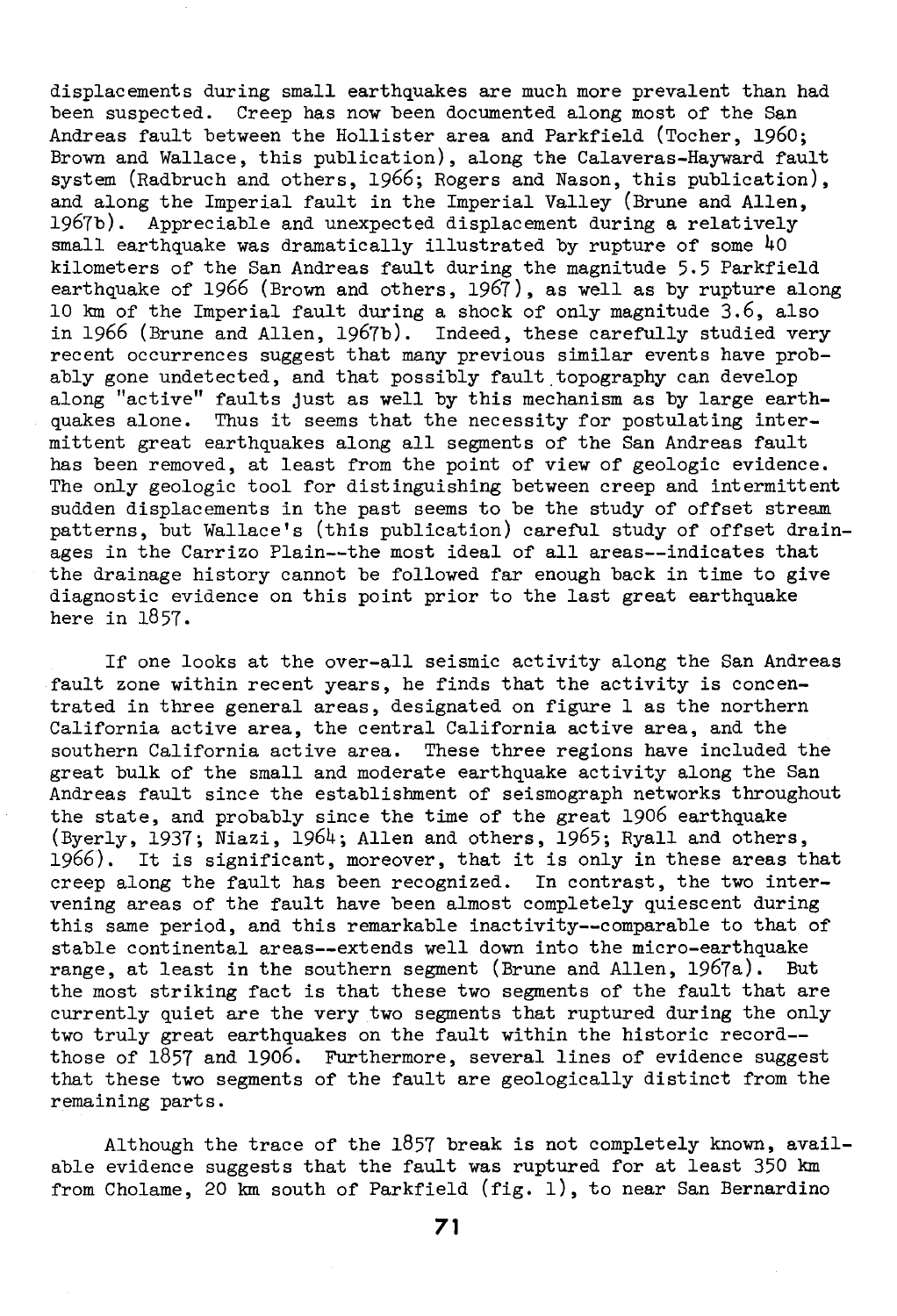

Figure 1.--Areas of contrasting seismic behavior along the San Andreas fault zone in California.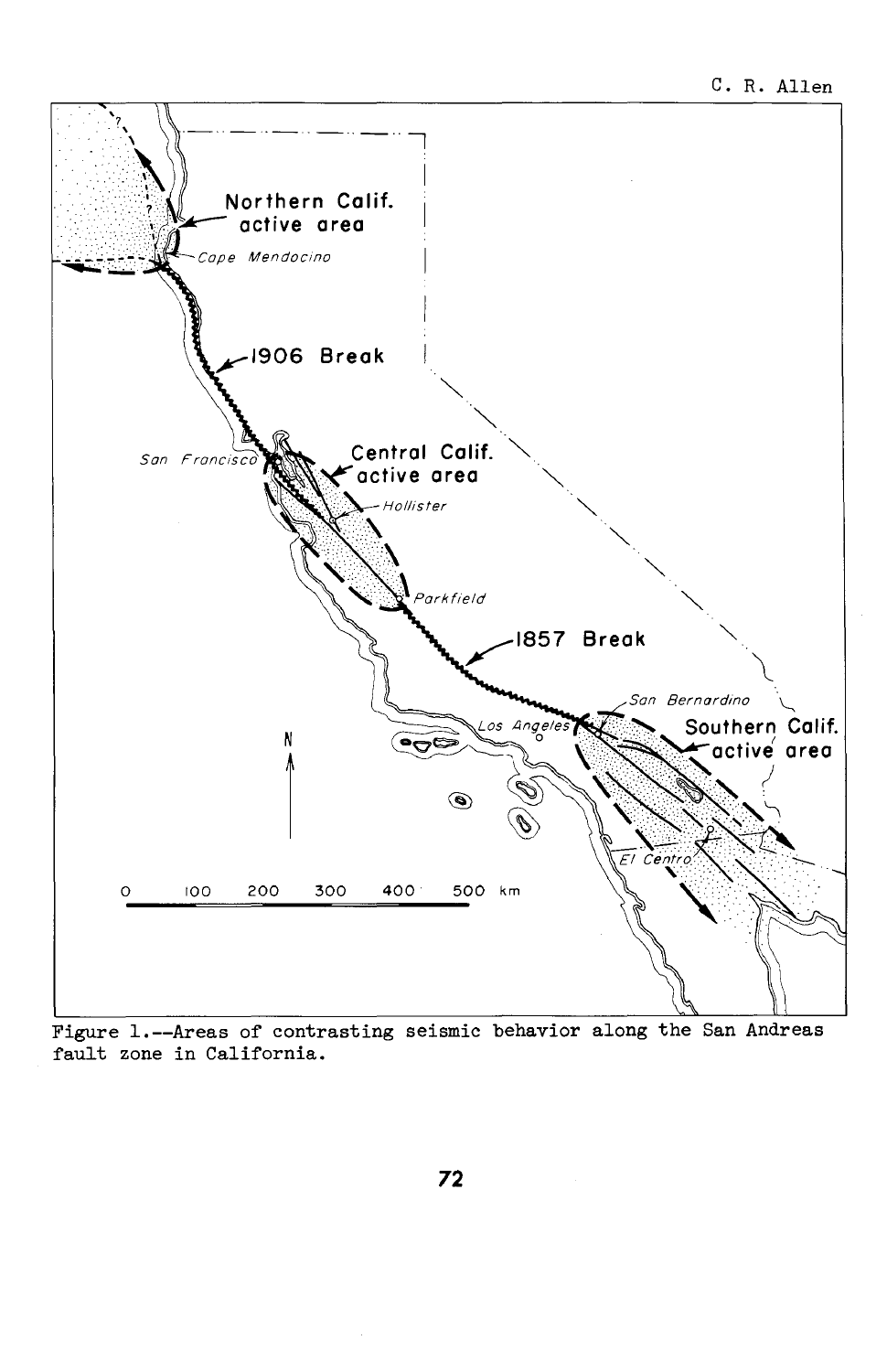(Lawson and others, 1908; Wood, 1955; Allen and others, 1965). The San Andreas fault is a relatively simple and easily followed break throughout most of this segment, but southeast from San Bernardino it splits into a number of branches, and there is increasing evidence of tectonic extension as the Gulf of California is approached. En echelon faults represent the typical tectonic pattern of this southeastern region (Biehler and others,  $1964$ ), perhaps reflecting transform faulting along the crest of the East-Pacific rise, and the crustal structure becomes progressively more oceanic toward the southeast. Even in the Salton Sea area, at the northernmost end of the Gulf of California structural province, an anomalous crust of either greatly reduced thickness or increased density is indicated by gravity data (Biehler, 1965), and the fact that earthquakes in this region have typical swarm characteristics (Richter, 1958) further substantiates the unique geological character of this province. Northwest from San Bernardino the fault can be followed as a single, relatively simple break, at least as reflected in Quaternary faulting, as far as Cholame, where a distinct en echelon offset of about 1 km takes place in the fault trace--the first major interruption northwest of San Bernardino. This is apparently the reason for the existence of Cholame Valley at this location, an unusual feature in the otherwise rugged topography along the fault trace (Dickinson, 1966). Similarly, a major change in basement rock types adjacent to the fault takes place near Cholame, where Franciscan basement on the east side of the fault contrasts markedly with the Sierran basement that occurs on both sides of the fault for several hundred kilometers to the southeast. Inasmuch as the Franciscan rocks were probably laid down directly on oceanic crust (Bailey and others, 1964; Ernst, 1965), this difference in basement rock types may have much more profound significance to fault mechanics than the surface exposures themselves might imply. An additional distinct characteristic of the 1857 segment of the fault is the abrupt bend of about 30° that takes place midway along its length, in contrast to the relatively straight sectors both to the northwest and southeast.

The segment of the fault that broke in 1906 (fig. 1) possesses many of the same characteristics as the 1857 segment, although the fact that much of this northern part of the fault is under water permits greater speculation. This segment of the fault is similarly a relatively simple and single break, bounded at both ends by areas of splaying and complication. The 1906 break ended on the south near Hollister, where major branching of the fault takes place in its junction with the Calaveras-Hayward fault system. Assuming that the break on the north continued into the Cape Mendocino area, which seems reasonable in view of the faulting at Shelter *Cove* in 1906 (Lawson and others, 1908), the fault is again approaching an area of very complicated branching, at least as suggested by the submarine topography and magnetic anomalies (Shepard and Emery, 1941; Menard and Dietz, 1952; Raff and Mason, 1961; Wilson, 1965). Similarly, in a manner analogous to that of the  $1857$  segment, a major and abrupt bend takes place midway in this northern segment, as recently documented by Curray and Nason (1967). Sierran basement apparently lies against Franciscan basement throughout most of this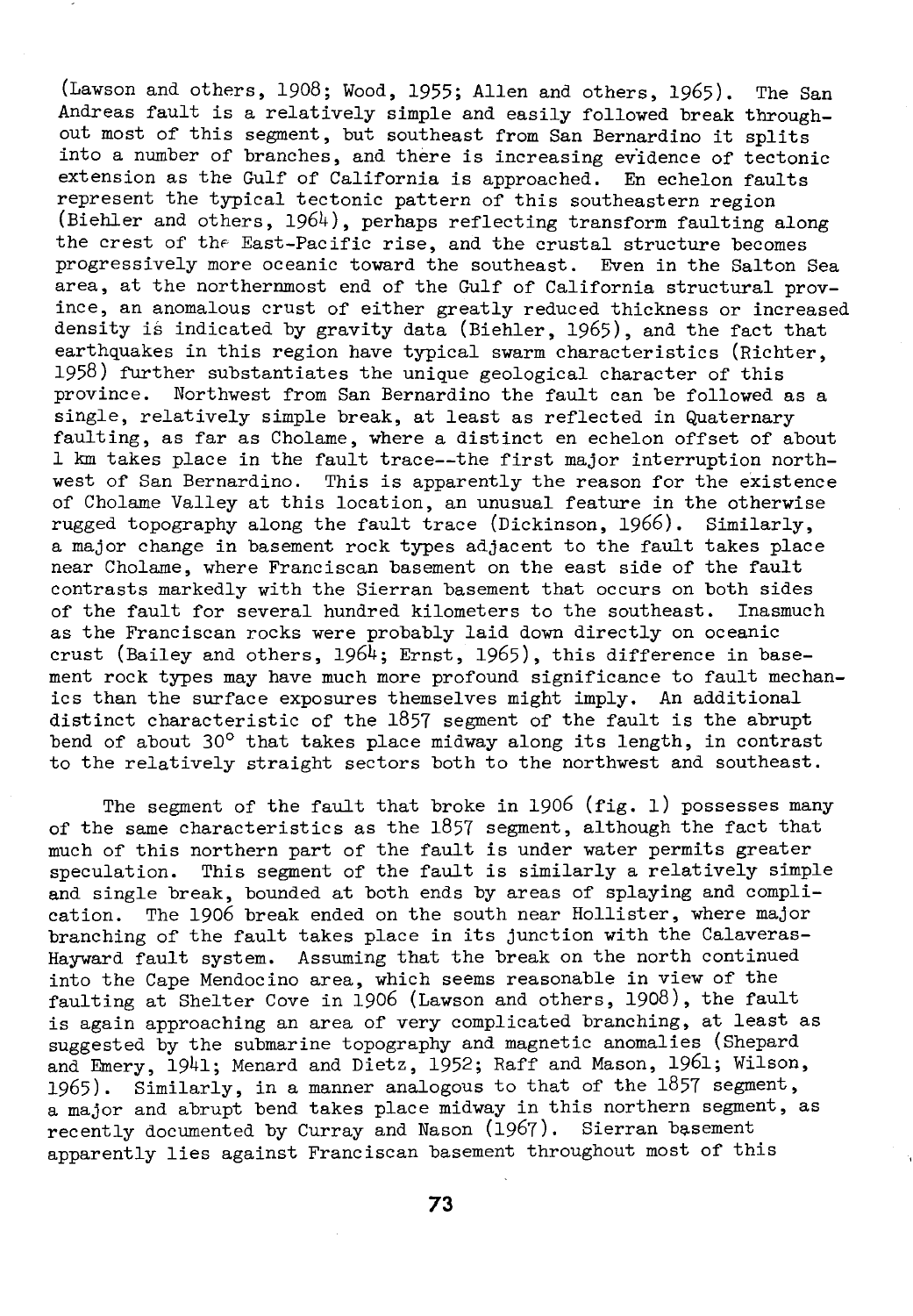segment, but it is clear that the underlying crust must become completely oceanic in nature at about the point where the 1906 break ended northward, in a manner somewhat analogous to the transition to oceanic crust in approaching the Gulf of California at the opposite extremity of the fault. Most of the segment of the fault that broke in 1906 has since been remarkably quiescent in its seismicity (Niazi, 1964; Ryall and others, 1966).

Thus it is herein suggested that infrequent great earthquakes are the typical mechanism of strain release along the two segments of the fault that broke in 1857 and 1906, both of which are relatively simple and free of splaying branches, both of which have abrupt curves near their midpoints which might serve as temporary "locking" devices, both of which lack small earthquakes and creep, and both of which are probably characterized by high normal stresses across the fault. On the other hand, it is suggested that the geologic nature of the three remaining areas is such that they perhaps never experience truly great earthquakes, but that accumulating strain in these areas is relieved by moderate and small earthquakes, together with creep. Tectonic extension is more evident in these areas, and it seems likely that normal stresses across the fault zone are reduced, thus permitting this type of strain release. This viewpoint is supported by the relatively low stressdrops measured from recent earthquakes in these areas (Aki, this publication; Brune and Allen, 1967b). Inasmuch as these geologic contrasts are relatively permanent, it is further argued that the present behavior is characteristic of the entire Recent geologic epoch.

There is, of course, a complete continuum of earthquakes from the "moderate" to the "great" range, so that one should not expect completely distinct and mutually exclusive environments associated with the two categories. That there is some overlap is exemplified by the great variety of types of earthquakes on the San Andreas fault that have hit the San Francisco Peninsula within the historic record (for example, 1838, 1906, 1957). Nevertheless, for the fault as a whole, the contrasts in seismic behavior appear more impressive than the similarities, as was emphasized many years ago by Byerly (1937) in his statement that "it appears that the regions of greatest fault displacement at the time of great shocks are distinct from those of more or less continuous activity of a minor sort."

Whether or not the absence of seismic activity along the 1857 and 1906 sectors of the fault will continue up to the very day of the next great earthquake is unknown but it seems unlikely. Foreshocks may commence several months or years before the main event, as demonstrated by Fedotov (1967) for parts of the Kurile Islands active zone. Nevertheless, according to the point of view presented herein, the total time involved in the foreshock and aftershock sequences should be small as compared to the much longer period during which the fault remains essentially quiescent.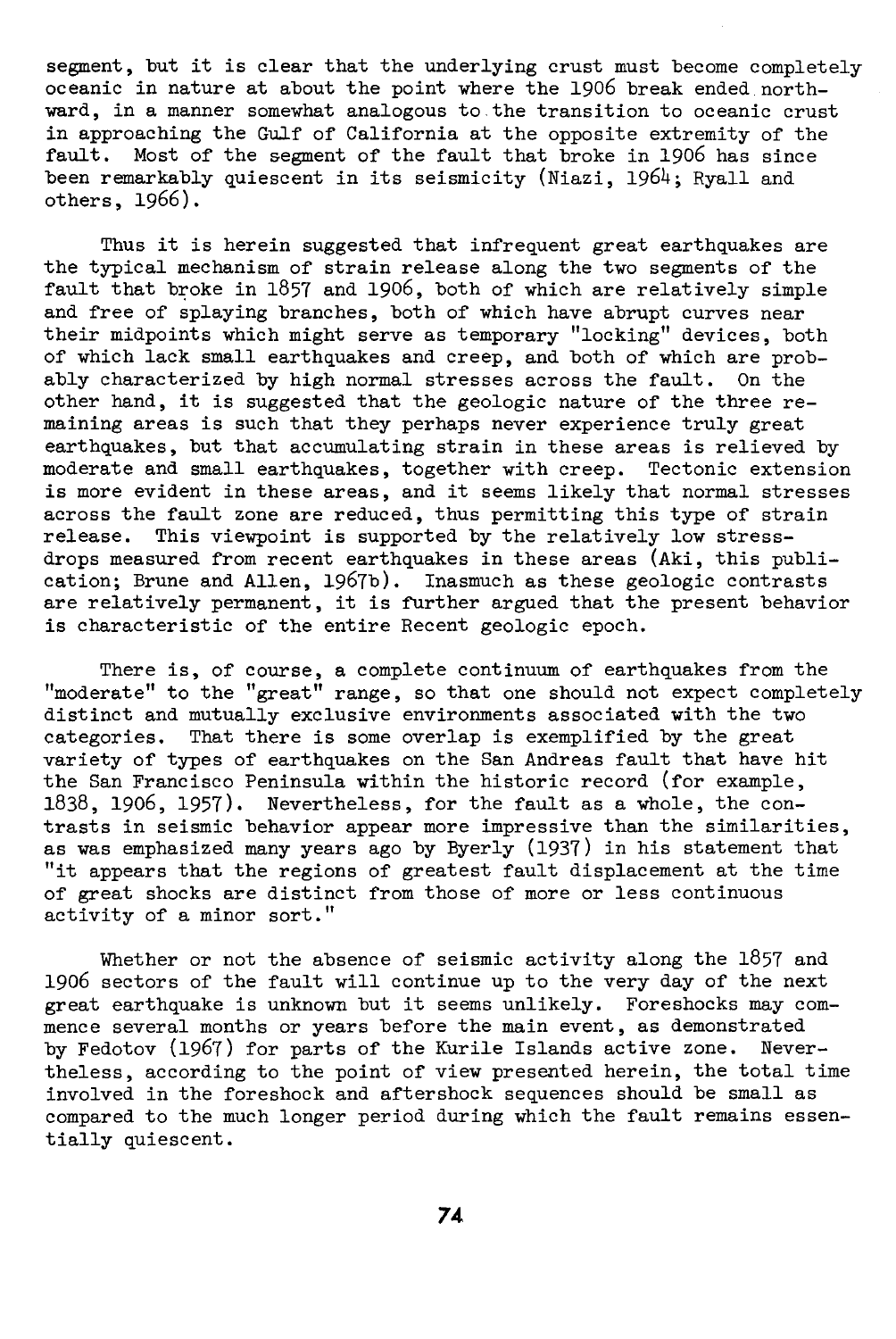An additional factor aiding high creep rates along the segment of the San Andreas fault between Hollister and Parkfield, as well as along the Calaveras-Hayward system, may be the great abundance of Franciscan serpentine within the fault zone in these sectors. Anyone who has seen the striking evidence of shearing and mobility demonstrated by these chaotic outcrops cannot help but be impressed by the possible mechanical significance of this particular rock type. Brown and Wallace (this publication) indicate that although a relatively constant creep rate of about 2 centimeters per year characterizes the fault between Hollister and Parkfield, this creep rate drops off abruptly to zero between Parkfield and Cholame; and it is very near Cholame that the last outcrops of serpentine occur within the fault zone as it is traced southward. That these serpentine bodies are relatively massive and of significant size is indicated by the recent magnetic studies of Hanna (this publication), and the increasing evidence of the shallowness of earthquake activity along the fault makes it a reasonable hypothesis that basement rock types such as serpentine might indeed affect the nature of surficial strain release along the fault. Likewise, parts of the Calaveras-Hayward fault system along which creep has been documented are areas in which serpentine is relatively abundant, whereas the main San Andreas fault north of Hollister (the 1906 segment) lacks both abundant serpentine and evidence of creep. At the moment, this possible correlation between creep rates and the presence of significant amounts of serpentine within the fault zone must be regarded as pure speculation, but it represents an interesting hypothesis to test in future work along the San Andreas fault and other similar features.

One might question whether, if strain is taking place uniformly throughout the length of the San Andreas fault system, infrequent great earthquakes that are generated on some segments of the fault are mechanically compatible with creep and smaller earthquakes on other segments. Several authors have pointed out that small shocks alone cannot serve as a "safety valve" for the prevention of large shocks, inasmuch as an inordinate number of such small shocks would be required--far more than is indicated by measured relationships between earthquake frequency and magnitude (Allen and others, 1965). But, if together with small shocks, we include creep and moderate earthquakes--those up to a magnitude of about 7-1/2--then it appears that a mechanical balance is indeed possible. Brune (in press) has recently calculated that small and moderate earthquakes that have occurred in the Imperial Valley during a  $34$ -year period (including the 1940 shock of magnitude 7.1) may be sufficient to have relieved the 8 centimeters per year of shear strain across the region measured by Whitten (1956), provided that primarily plastic flow occurs below about 7 km. A modest amount of creep would make this balance even more reasonable and permit a somewhat greater thickness of the elastic layer, and there are several suggestions of creep along faults within the valley.

It should be noted that in lumping "moderate" earthquakes in the magnitude 7 range with the smaller events, a number of damaging and very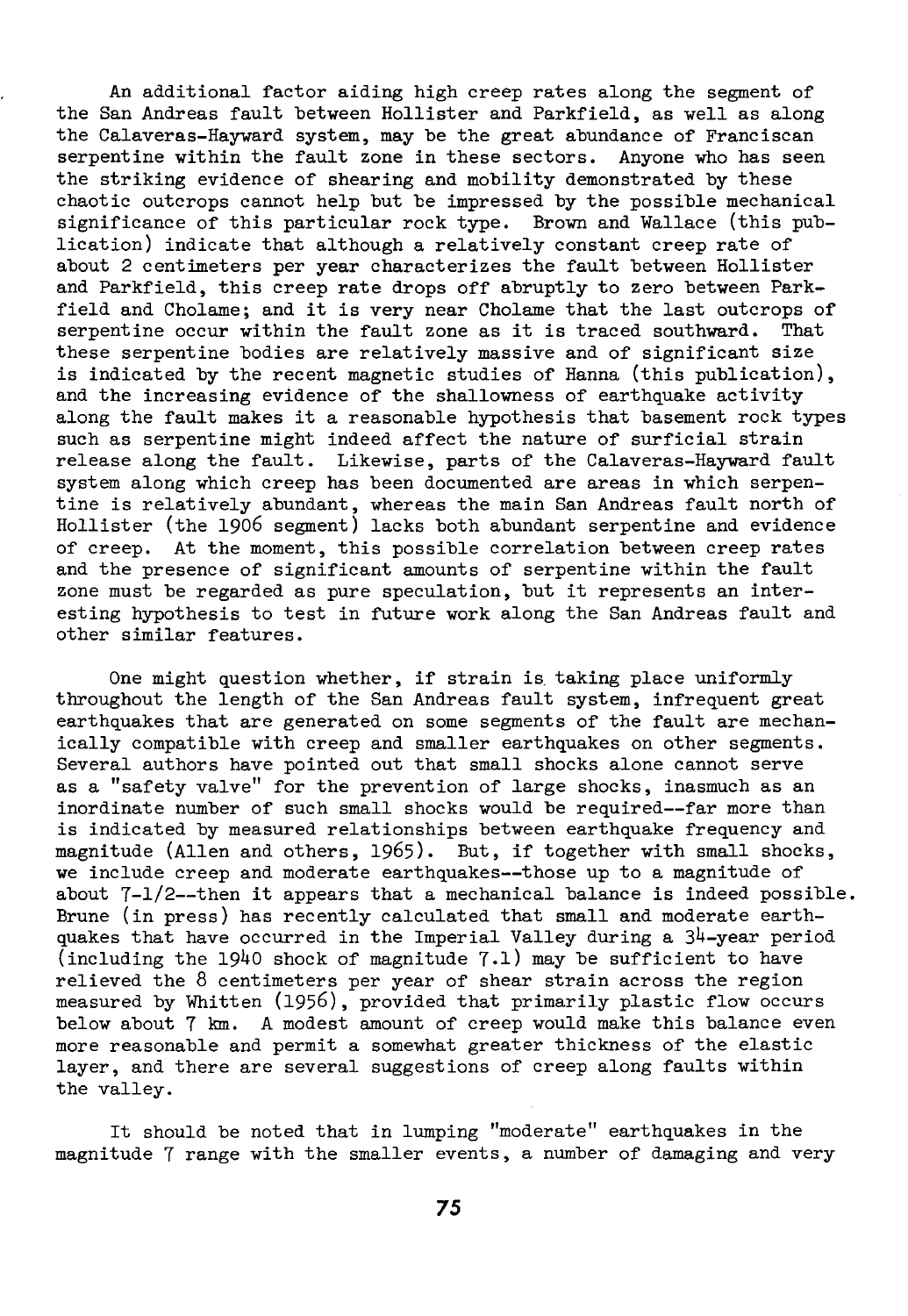significant shocks are included. Thus not only the 1940 Imperial Valley earthquake is included, but also shocks such as the 1836 and 1868 earthquakes on the Hayward fault. Although the magnitudes of these shocks are not known, the lengths of fault rupture associated with them make it unlikely that they were in any sense great earthquakes such as the 1857 and 1906 events. The 1838 earthquake on the San Andreas fault is a more questionable event, inasmuch as it possibly could have been a very large earthquake with faulting comparable to that in 1906 (Louderback,  $1947$ ). From an engineering point of view, however, these shocks were probably similar to the larger events in terms of local shaking and damage, so that the argument presented in this paper may have little bearing on the relative seismic hazards of different parts of the fault zone.

An obvious conclusion from the line of reasoning presented herein is that, if strain is accumulating relatively uniformly along the entire length of the San Andreas fault, the most likely locus for the next great earthquake is the same segment that broke in  $1857$ , and the second most likely is the 1906 segment. This is in agreement with Richter's (1964) conclusion. If, on the other hand, the 1838 earthquake in the northern part of the state was as similar to the 1906 event as Louderback (1947) suggested it might have been, then the rate of occurrence of great earthquakes in the two segments is different, and possibly the 1906 segment is by now again the most dangerous. Lacking positive evidence of a great extent of faulting in 1838, the author prefers the former viewpoint.

There is some suggestion that similar relationships between geology and strain-release mechanisms exist along other major strike-slip fault systems of the world. Most of the moderate and smaller earthquake activity along the Alpine fault system of New Zealand takes place north of the area where it splays out northward into a complex series of branching faults, a number of which have been characterized by damaging but not great earthquakes within the historic record (Richter, 1958). South of this area, however, in the central part of the South Island, the Alpine fault is a relatively simple, single, continuous break that has abundant evidence of Recent displacement but almost totally lacks even small earthquakes at the present time (Hayes, 1953; Suggate, 1963). Still farther south, as the fault approaches the continental margin in Fiordland, regional seismic activity again increases. This quiet segment of the fault has not recorded a great earthquake within the historic record, but analogy with the California situation suggests that this segment should be among the most suspect for a great earthquake in the future, assuming that strain is taking place uniformly across New Zealand as it appears to be in California.

In a situation somewhat similar to those in California and New Zealand, but apparently being viewed at a different stage in its cycle of activity, is the relatively continuous 900-km segment of the North Anatolian fault zone in Turkey, between Abant and Karl1ova (Allen, 1966). This segment has been the locus of several large earthquakes since 1939,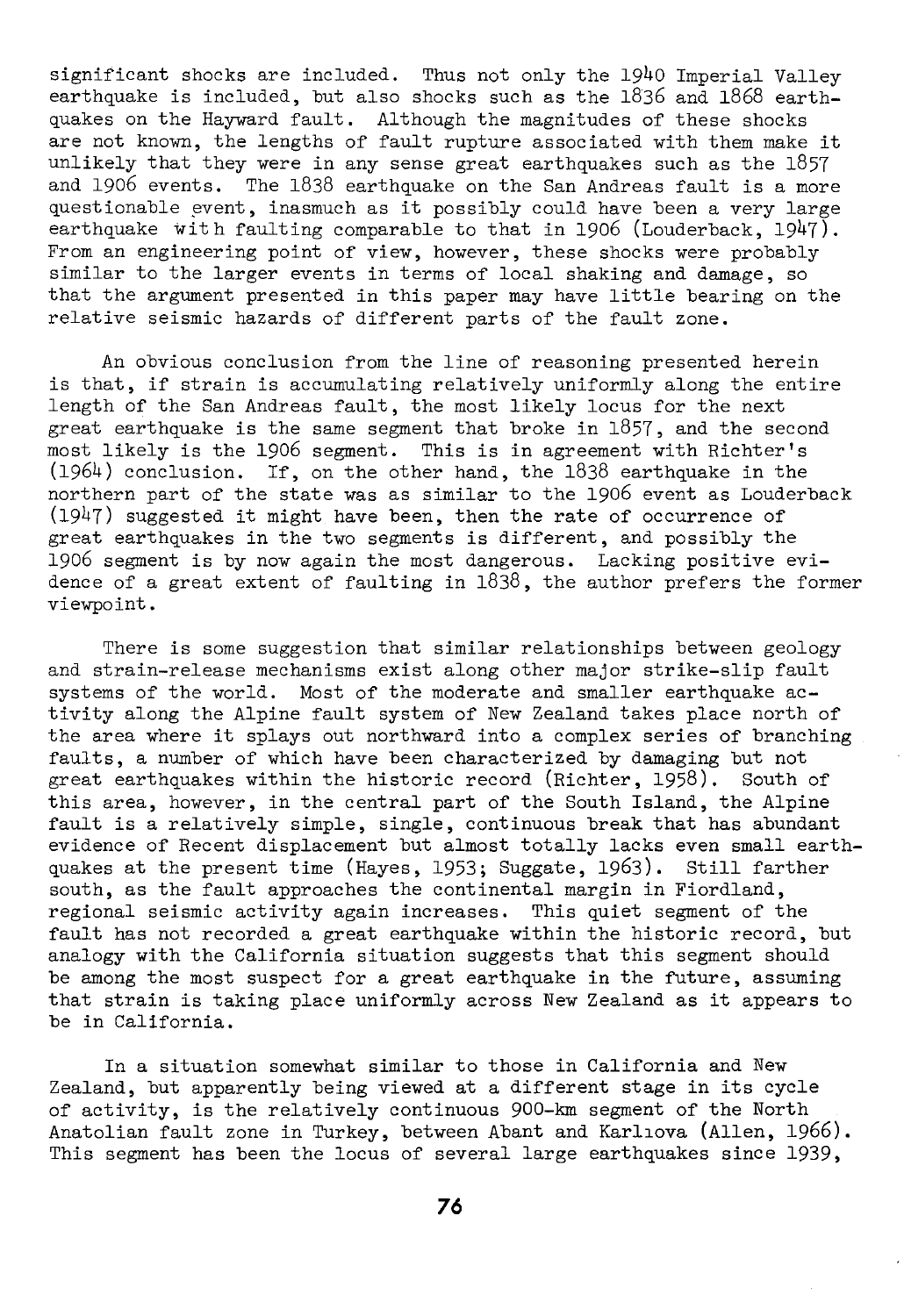all of which have been associated with right-lateral faulting that has sequentially extended over virtually the entire fault length. This sort of thing had evidently not happened prior to 1939 for perhaps several hundred years, judging from the fact that of the many farmers living along the fault trace who were interviewed by the author, none could remember ever having experienced or having heard from their families of previous faulting similar to that which occurred in 1939 and the succeeding years, despite the abundance of Quaternary scarps and other physiographic evidence of "activity" along the fault. West of Abant, however, where the fault system splays out into many subparallel branches as it approaches the Aegean Sea, smaller activity has been common for many years going well back into the historic record. It is also noteworthy for comparison with the California situation that surficial faulting during the great 1939 earthquake along the eastern segment of the North Anatolian fault ended on the west at the en echelon offset in the fault near Niksar and on the east at the en echelon offset near Erzincan (Paréjas and others, 1942; Allen, 1966). Between these two localities, the fault trace is simple and continuous.

In summary, the author suggests that those two segments of the San Andreas fault that have been characterized by great earthquakes within the historic record, in 1857 and 1906, have likewise generated infrequent great shocks throughout the recent geologic past, and that the present absence of small earthquakes and creep is typical of the past and probable future behavior between large shocks. The three remaining segments of the fault, on the other hand, are currently the sites of abundant small and moderate earthquakes, together with fault creep, and it is suggested that this behavior stays relatively constant with time; truly great earthquakes are unlikely in these areas. The reasoning behind these suggestions is that the two types of fault segments have distinct geologic characteristics: The 1857 and 1906 zones are both characterized by (1) a single, relatively simple fault trace as reflected by Quaternary displacements, (2) an absence of splaying branch faults, and (3) a marked bend midway in each segment that might well form a "locking" device that temporarily resists accumulating strain. The three active areas, on the other hand, show considerable evidence of complexities in the fault trace such as branching, splaying, and en echelon breaks. Although several authors have argued that the maximum size of an earthquake to be expected along a fault is roughly a function of its total length (Albee and Smith, 1966), it is argued herein that a further critical factor is the relative simplicity of the fault trace; complexly branching fault systems, regardless of their total lengths, are likely to be characterized by smaller and more frequent earthquakes than single continuous breaks, at least for strike-slip faults. It is further suggested that basement rock types may have an effect on the type of seismic strain release observed at the surface, and specifically that high creep rates along parts of the San Andreas fault may be related to the local abundance of serpentine within the fault zone.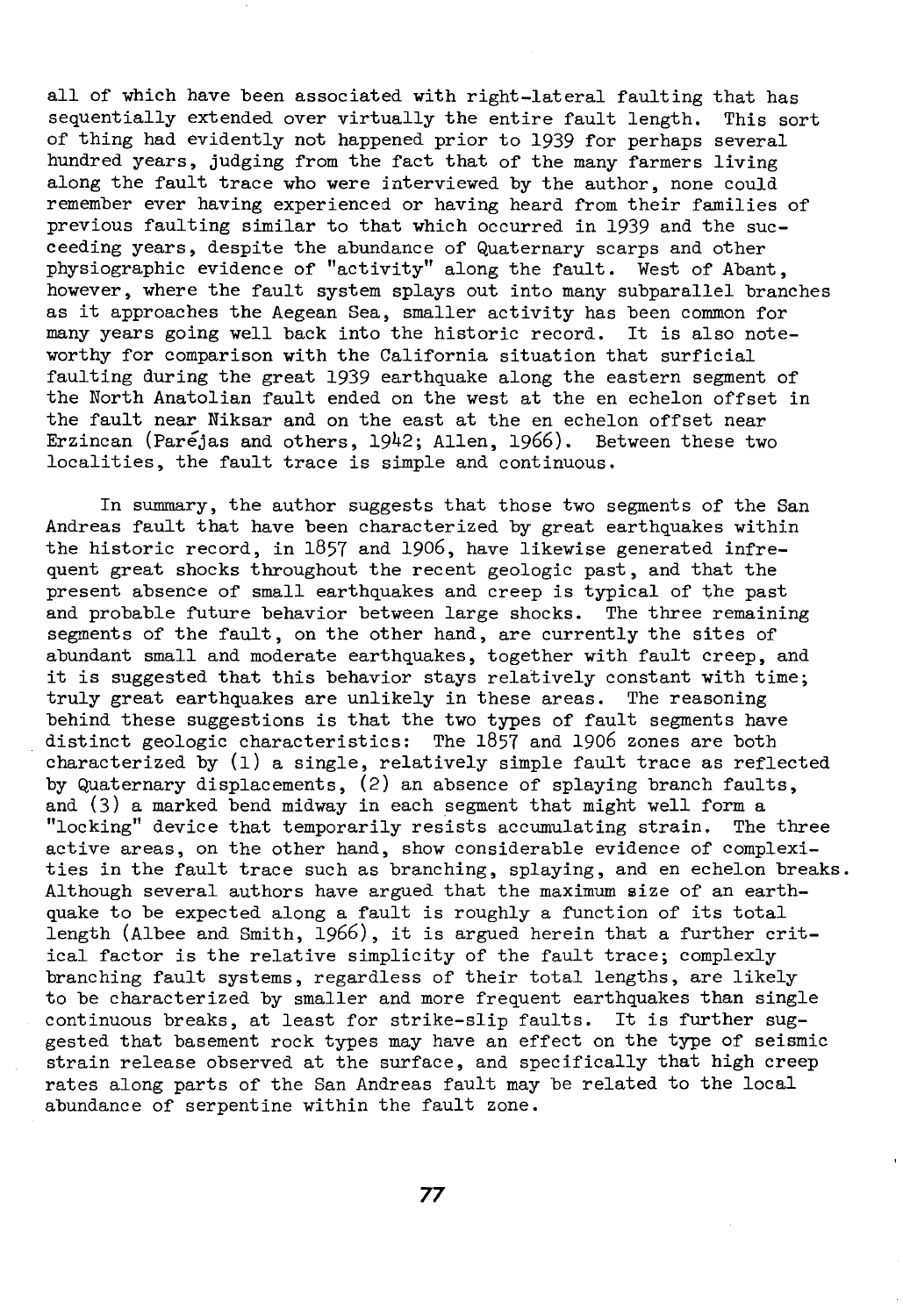The author appreciates the opportunity for discussions with and criticisms by Drs. Arden L. Albee, James N. Brune, and Charles F. Richter. These hypotheses are based on work that has been supported by National Science Foundation grants GP-2806 and GA-1087 as well as by the G. K. Gilbert Award in Seismic Geology from the bequest of the late Harry O. Wood.

## REFERENCES CITED

- Albee, A. L., and Smith, J. L., 1966, Earthquake characteristics and fault activity in southern California, in Engineering geology in southern California: Glendale, Calif., Assoc. Eng. Geologists (Los Angeles Sec. Spec. Pub.), p. 9-34.
- Allen, C.R., 1966, Recent faulting in northern Turkey [abs.]: Geol. Soc. America, Inc., Cordilleran Sec.-Seismol. Soc. America-Paleont. Soc., Pacific Coast Sec., 62d Ann. Mtg., Reno, Nev., Program, p. 17-18.
- Allen, C.R., St. Amand, P., Richter, C. F., and Nordquist, J.M., 1965, Relationship between seismicity and geologic structure in the southern California region: Seismol. Soc. America Bull., v. 55, no. 4, p. 753-797.
- Bailey, E. H., Irwin, W. P., and Jones, D. L., 1964, Franciscan and related rocks, and their significance in the geology of western California: California Div. Mines and Geology Bull. 183, 177 p.
- Biehler, S., 1965, Gravity studies in southern California: Am. Geophys. Union Trans., v. 46, no. 3, p. 557-560.
- Biehler, S., Kovach, R. L., and Allen, C.R., 1964, Geophysical framework of northern end of Gulf of California structural province, in Marine geology of the Gulf of California--A symposium: Am. Assoc. Petroleum Geologists Mem. 3, p. 126-143.
- Brown, R. D., Jr., Vedder, J. G., Wallace, R. E., Roth, E. F., Yerkes, R. F., Castle, R. O., Waananen, A. O., Page, R. W., and Eaton, J.P., 1967, The Parkfield-Cholame, California, earthquakes of June-August 1966--Surface geologic effects, water-resources aspects, and preliminary seismic data: U.S. Geol. Survey Prof. Paper 579, 66 p.
- Brune, J. N., in press, Seismic moment, seismicity, and rate of slip along major fault zones: Jour. Geophys. Research.
- Brune, J. N., and Allen, C. R., 1967a, A micro-earthquake survey of the San Andreas fault system in southern California: Seismol. Soc. America Bull., v. 57, no. 2, p. 277-296.
- 1967b, A low-stress-drop, low-magnitude earthquake with surface faulting: the Imperial, California, earthquake of March  $4$ , 1966: Seismol. Soc. America Bull., v. 57, no. 3, p. 501-514.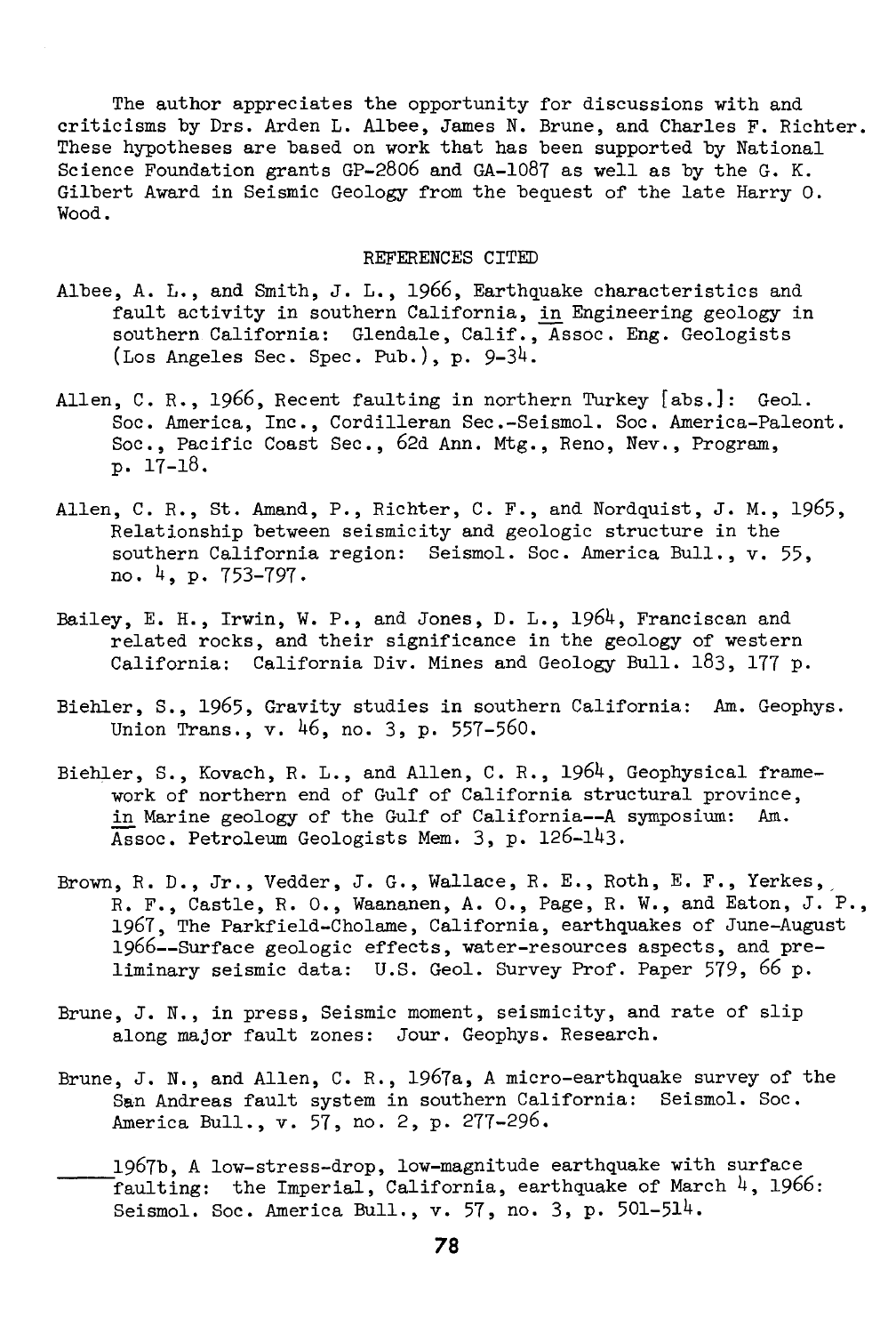- Byerly, P., 1937, Earthquakes off the coast of northern California: Seismal. Soc. America Bull., v. 27, no. 2, p. 73-96.
- Curray, *J.* R., and Nason, R. D., 1967, San Andreas fault north of Point Arena, California: Geol. Soc. America Bull., v. 78, no. 3, p. 413-418.
- Dickinson, W.R., 1966, Structural relationships of San Andreas fault system, Cholame Valley and Castle Mountain Range, California: Geol. Soc. America Bull., v. 77, no. 7, p. 707-726.
- Ernst, W. G., 1965, Mineral parageneses in Franciscan metamorphic rocks, Panoche Pass, California: Geol. Soc. America Bull., v. 76, no. 8, p. 879-914.
- Fedotov, S. A., 1967, Seismic preparation of catastrophic Iturup earthquake November 6, 1958 and regularities of its aftershocks [abs.]: I.U.G.G., XIVth Gen. Assem., Abstracts of papers, v. 2, no. 68.
- Hayes, R. C., 1953, Some aspects of earthquake activity in the New Zealand region: 7th Pacific Sci. Cong., Proc., v. 2, p. 629-636.
- Lawson, A. C., and others, 1908, The California earthquake of April 18, 1906: Report of the State Earthquake Investigation Commission: Carnegie Inst. Washington Pub. 87, 3 vols., 1 atlas.
- Louderback, G.D., 1947, Central California earthquakes of the 1830's: Seismol. Soc. America Bull.,  $v. 37$ , no. 1, p. 33-74.
- Menard, H. W., Jr., and Dietz, R. S., 1952, Mendocino submarine escarpment [California]: Jour. Geology, v. 60, no. 3, p. 266-278.
- Niazi, M., 1964, Seismicity of northern California and western Nevada: Seismal. Soc. America Bull., v. 54, no. 2, p. 845-850.
- Parejas, E., Akyol, I. H., and Altınlı, E., 1942, 27 Birinci Kânun 1939 Erzincan yerdepremi: Istanbul Univ., Rev. Faculty Sci., v. 6, p. 187-222.
- Radbruch, D. H., Bonilla, M. G., and others, 1966, Tectonic creep in the Hayward fault zone: U.S. Geol. Survey Circ. 525, 13 p.
- Raff, A. D., and Mason, R. G., 1961, Magnetic survey off the west coast of North America, 40° N. latitude to 52° N. latitude: Geol. Soc. America Bull., v. 72, no. 8, p. 1267-1270.
- Richter, C. F., 1958, Elementary seismology: San Francisco, Calif., W. H. Freeman and Co., 768 p.
- $1964$ , Our earthquake risk--facts and non-facts: California Inst. Technology Quart., Div. Geol. Sci., Contribution 1228, p. 2-11.